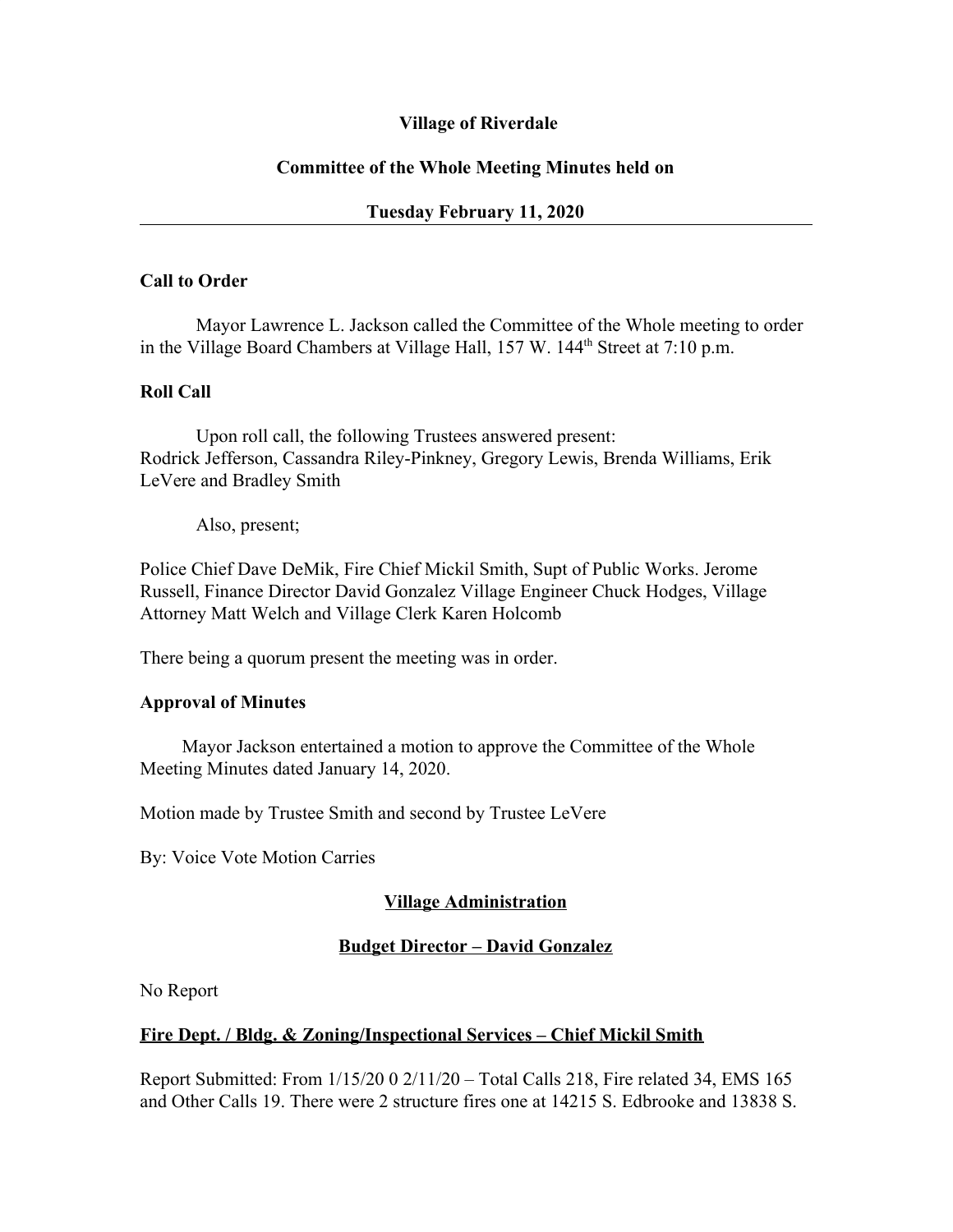Indiana. During the same timeframe Inspectional conducted 604 inspections, 42 permits were issued with total collected \$3310.00. There were 49 tickets issued. Total collected \$8691.49. Total owed \$15,703.99. 3 Zoning Board Members are needed. The next Medical Monday is March 9<sup>th</sup> at Riverdale Manor 14424 S. Indiana. New business coming to town is the

Shrimp House 251 W. 144<sup>th</sup> St. Anticipated Opening late Spring Early Summer.

# **Superintendent of Public Works – Jerome Russell**

Report Submitted for month of January. Public Works received 300 tons of road salt on 12/20/19. During the month of January, the department was out salting and plowing for 6 days. On 1/30 we completed water main break at 463 W. 144<sup>th</sup> Street. Public Works removed fly dumping debris from 13815 S. Edbrooke, 14503 S. Lowe and 407 W. !44<sup>th</sup> Street. Icicles were removed from  $137<sup>th</sup>$  St.,  $138<sup>th</sup>$  St and  $144<sup>th</sup>$  Street viaducts. Drinking water is still meeting IEPA standards.

# **Police Department – Chief David DeMik**

Report Submitted: Chief DeMik stated he and Fire Chief participated in the Science Fair Luncheon where students received awards and were nominated to participate in the State Finals. Extra patrol at the Moorehead buildings as they are being rehabbed. Deputy Chief Darkried and Chief DeMik met with Chiefs from South Holland and Deputy Chief of Dolton to work out the details of the CRPSN 3 Task Force. This Task Force is will help combat violent crime in all 3 towns.

# **Village Clerk – Karen Holcomb**

Clerk Holcomb stressed the importance of responding to the Census. Census Day is 4/1. All owners of pets must register their pets with the Village. The cost is \$9. Proof of rabies inoculation must be provided. To register to vote 2 forms of id must be provided. The office will be closed 2/17 for President's

## **Village Attorney – Matt Welch**

1. Discussion related to settlement agreement with Bonnie Nylund. Attorney Welch stated Ms. Nylund has been terminated and a settlement has been reached. He asked if the Board wanted more detail, we could go into Executive Session. Mayor Jackson suggested we go into Executive Session next meeting regarding details of the settlement.

# **Hancock Engineering – Chuck Hodges**